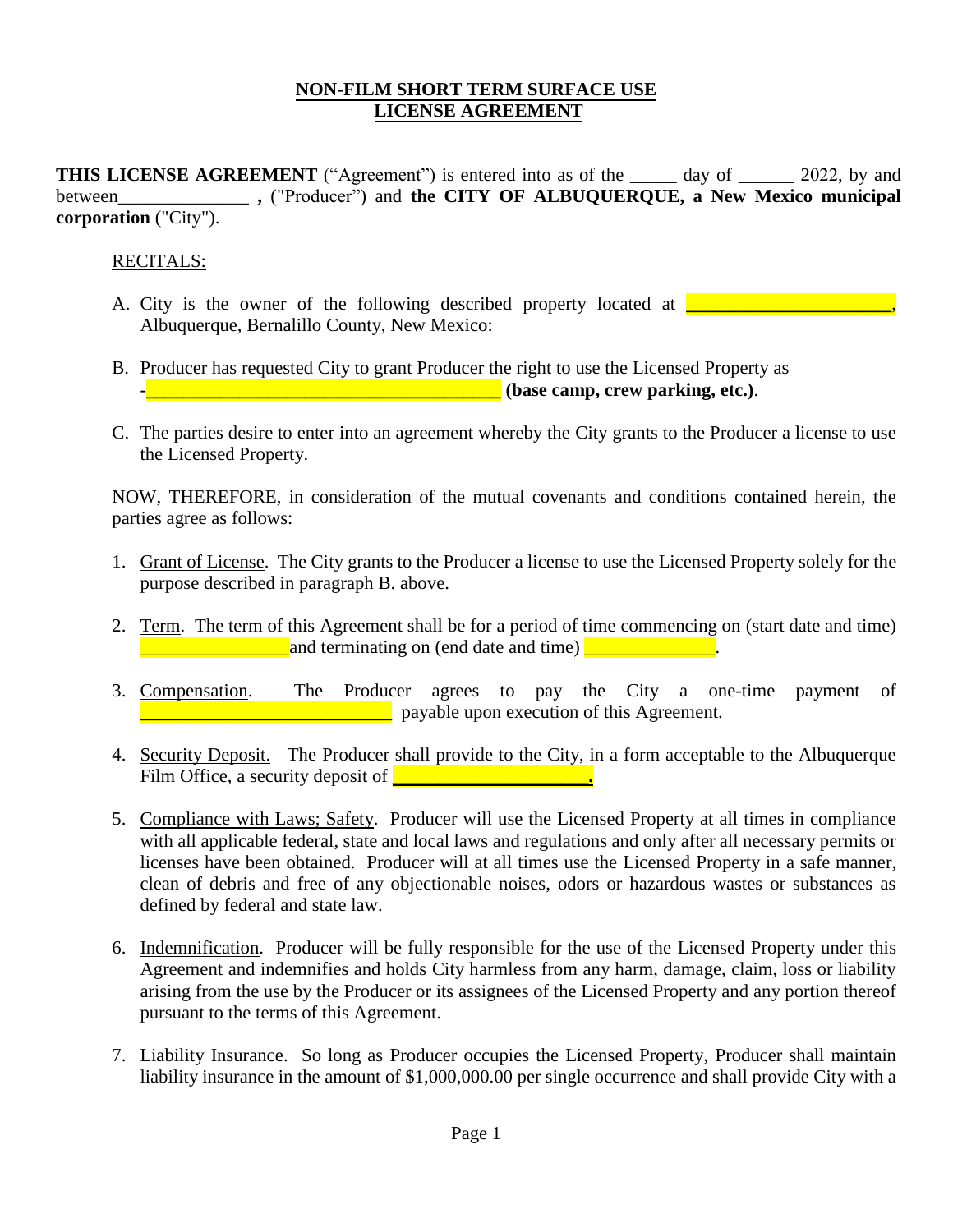certificate of insurance listing City as an additional insured.

- 8. Termination/Removal of Property. Upon the expiration or other termination of this Agreement, Producer's right to use the Licensed Property shall cease, and Producer shall surrender and leave the Licensed Property in good condition except for normal wear and tear. If Producer fails to so remove its personal property, City shall have the option of removing Producer's property at Producer's expense.
- 9. Notices. All notices and other communications given as provided in this Agreement will be in writing, and, served by either hand delivery, telefax, or certified mail, return receipt requested, to the following addresses:

Producer:

City: City of Albuquerque Attn.: Film Office P.O. Box #1293 Albuquerque, New Mexico 87103

\_\_\_\_\_\_\_\_\_\_\_\_\_\_\_\_\_\_\_\_\_ \_\_\_\_\_\_\_\_\_\_\_\_\_\_\_\_\_\_\_\_\_

- 10. Waiver; Remedies. No waiver of any default as provided in this Agreement or delay or omission in exercising any right or power of Producer or City will be considered a waiver of any other default as provided in this Agreement. The exercise of or failure to exercise any one of the rights and remedies of Producer or City as provided in this Agreement will not be deemed to be instead of, or a waiver of, any other right or remedy as provided in this Agreement.
- 11. Compliance with Environmental Requirements and Indemnification. Producer will not cause, commit, permit or allow to continue: (i) any non-compliance with any environmental laws or regulations with respect to the Licensed Property or any use of or condition or activity at the Licensed Property; (ii) the generation, storage or use of any hazardous material at the Licensed Property, except for hazardous materials that are commonly legally used, stored or generated (and in such amounts commonly legally used, stored or generated) as a consequence of using the Licensed Property for its permitted purposes, but only so long as the use, storage or generation of such hazardous materials is in full compliance with all environmental laws and regulations,; (iii) the treatment, disposal or unauthorized release of any hazardous material at the Licensed Property in any manner; (iv) any other activity which could create any unsafe or hazardous condition resulting from or related to hazardous materials at the Licensed Property; or (vi) the attachment of any environmental lien to the Licensed Property. Producer acknowledges that hazardous materials may permanently and materially impair the value and use of the Licensed Property and shall perform all actions necessary to protect the fair market value of the Licensed Property from impairment as a result of hazardous materials. Producer hereby agrees to protect, indemnify, defend, release and hold the City harmless from and against, and reimburse the City on demand for, any and all losses, costs, liabilities (including strict liabilities), claims (including environmental claims), damages, expenses (including reasonable attorneys' fees incurred in connection with enforcing this provision), penalties or fines of any kind whatsoever paid, incurred or